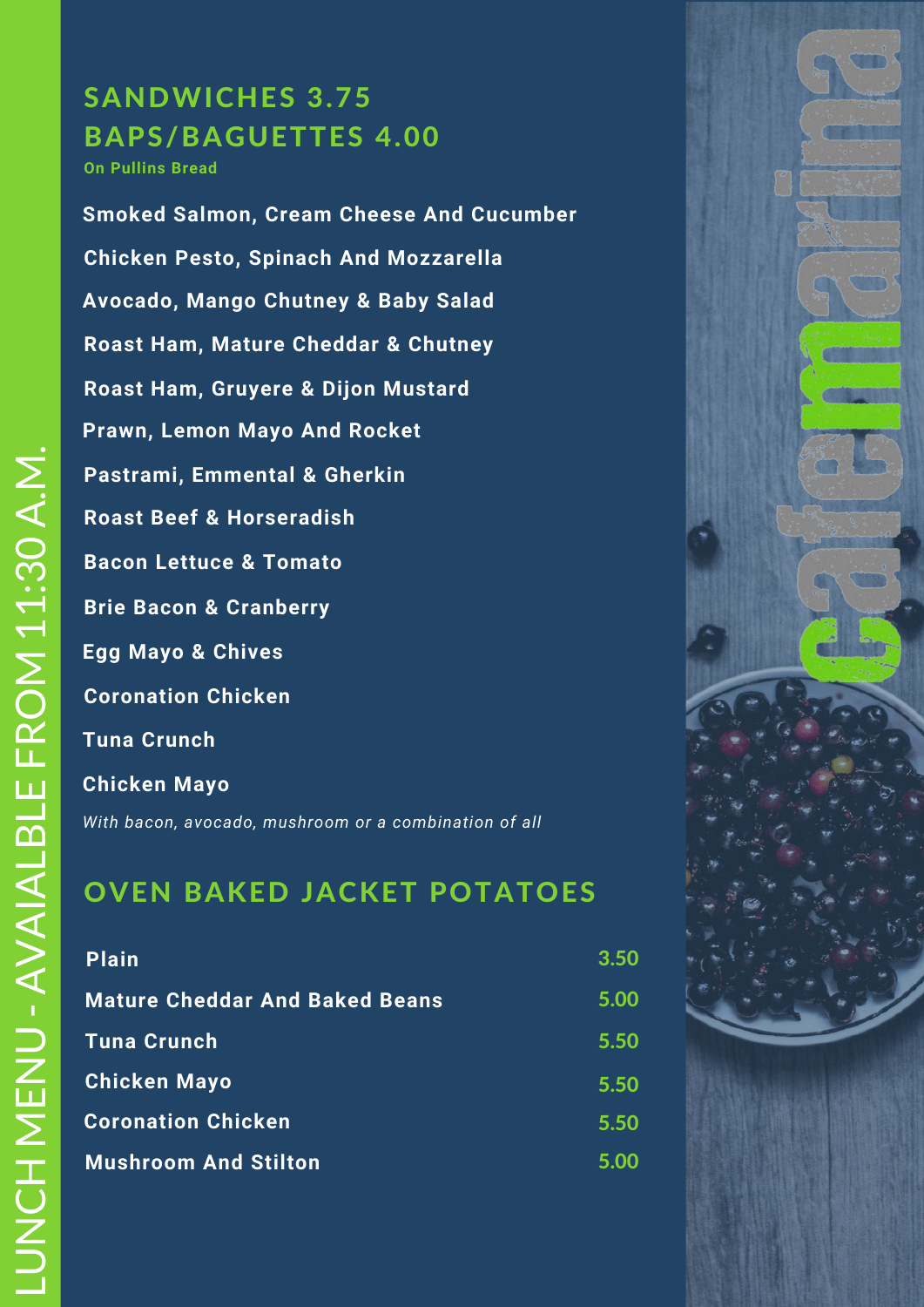## TOASTED FLATBREADS - 5.95

**served with our home-made coleslaw and crisps**

**Halloumi With Roasted Vegetables Avocado, Feta, Red Onion, Peppers And Tomatoes Chicken, Chorizo, Jalapenos And Crème Fraiche Chicken, Chorizo, Spinach And Mushroom**

#### PANINI - 4.50

 **Ham, Brie And Fig Jam Goats Cheese And Home-Made Red Onion Marmalade Chorizo, Tomato And Mozzarella Parma Ham, Mozzarella And Rocket Roast Ham, Mozzarella And Pesto Brie, Bacon And Cranberry Spinach, Mushroom And Stilton Tuna Melt Bacon Melt Mozzarella, Sun-Dried Tomatoes And Basil Leaves**

### FRESHLY PREPARED SALADS

| <b>Tuna Crunch</b><br>On a bed of mixed baby leaf, cherry tomatoes, cucumber and peppers, finished with a<br>balsamic and olive oil dressing                                        | 6.45 |
|-------------------------------------------------------------------------------------------------------------------------------------------------------------------------------------|------|
| <b>Superfoods</b><br>Broccoli, edamame beans, spinach all tossed with cranberries, grapes, blueberries,<br>seeds and walnuts, finished with a zingy dressing                        | 7.45 |
| <b>Lentil And Halloumi</b><br>lentils on a bed of rocket, beetroot, spring onion with paprika coated halloumi and<br>toasted hazlenuts                                              | 6.95 |
| <b>Chicken Pesto And Mozzarella</b><br>On a bed of spinach, cherry tomatoes, cucumber, red onion, fresh basil, and toasted<br>pine nuts. Served with a lemon and olive oil dressing | 7.95 |
| <b>Chicken And Chorizo</b><br>On a bed of rocket leaf, spinach, cannellini beans, cucumber and cherry tomatoes and<br>drizzled with extra virgin olive oil                          | 7.95 |